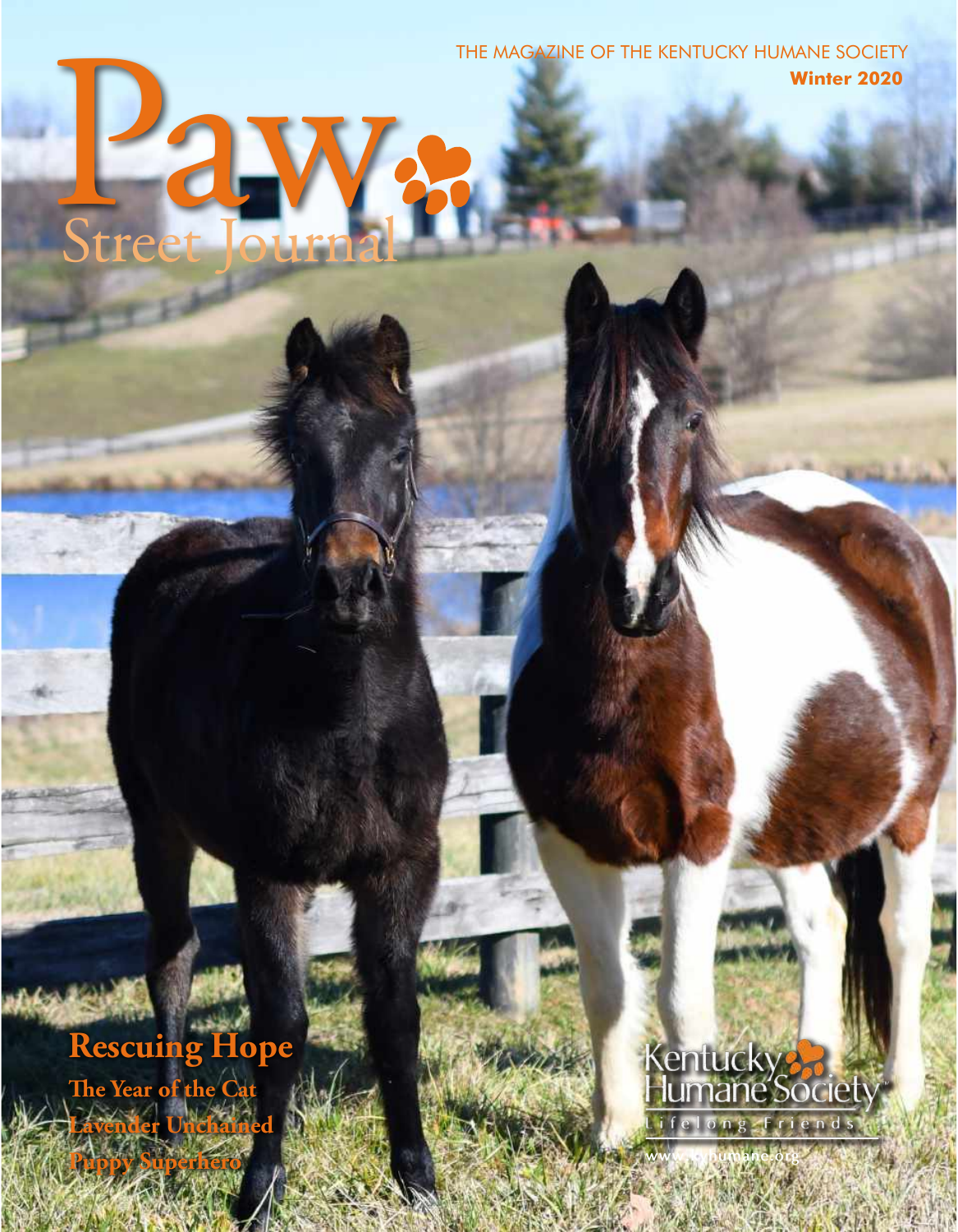



#### www.kyhumane.org

#### **On the Cover**

Hope and Knox survived a shooting that killed 20 of their herd. They are recovering at



our Willow Hope Farm. Photo by William Beasley.

The *Paw Street Journal* is a quarterly publication of the Kentucky Humane Society. Questions or comments may be addressed to the Public Relations Department, (502) 515-3152 or info@kyhumane.org. Circ.: 18,500

**Editorial team:** Dominic Jackson, Andrea Blair and Megan Decker. Photos by Bobby Baumgardner, William Beasley, Amanda Brown, Aimee McFerren, Jennifer Schoenegge, Wendy Stidham and Kaye West.

#### **Board of Directors**

Beth Andrews (Chair), Jennifer Branch, Steve Codey, Tony Deye, Andrea Duvall, David Easterling, Ann Leonard, Bill Myers, Patrick Padgett, Darren Stein, Jena Stone, Ellen Stubbs

Toni Clem,\* Nick Costides,\* Brian Haara,\* John Hassmann,\* Rick Maynard,\* Glenn Price,\* Patti Swope\* *\* Advisory Board*

#### **Leadership Team**

Lori Redmon, President & CEO Britney Chaney, Chief Operating Officer Karen Koenig, VP of Animal Welfare Andrea Blair, PR & Marketing Director Jeff Callaway, Facilities Director Darlene Rich, Director of Finance Kat Rooks, Kentucky Initiatives Director Robin Vincent, Shelter Operations Director Shara Weisenauer, Equine Director

Kristin Binkowski, Development Manager

## 2019 Was 'Year of the Cat'

Dear Friends,

What an amazing year 2019 was for the animals! Thanks to your support, we had our largest adoption year on record! Incredibly, 6,902 animals found homes through the Kentucky Humane Society.

And the biggest winners were cats – which is why we are calling 2019 "the year of the cat." For the first time in our history, cat adoptions were higher than dog adoptions. In total, 3,424 cats, 3,398 dogs and 80 horses found homes.

More and more, cats are becoming people's choice for a new pet. Cats are often great companions for senior citizens, busy families, renters, people who travel



*Lori with her newly adopted cat, Cam (see page 5)*

for work – and we're seeing many millennials choosing cats as their first furry family members.

Incredibly, 1,583 cat adoptions took place at Purrfect Day Café, located on Bardstown Road. The cafe serves coffee, snacks and cocktails while patrons interact with adoptable kittens and cats from KHS.

At the same time adoptions have been going up, KHS is seeing fewer unwanted cats and dogs from Jefferson County, as more and more people are spaying and neutering their animals.

With fewer shelter animals in Jefferson County, we've been able to extend our reach to help overcrowded shelters through our Love 120 program. Launched in 2019, this pilot project is funded by the Arnall Family Foundation's WaterShed Animal Fund: the goal is to positively impact companion animals in all 120 Kentucky counties within the next decade.

Our Love 120 project helps rural communities by providing spay/neuter and wellness services to owned animals, transferring animals from overcrowded shelters to KHS for adoption, and providing shelter leaders with advice and access to resources to help them increase their lifesaving capacity and sustainability.

Whether you live in Louisville, Southern Indiana, another area of Kentucky, or far away, I thank you for your support! By donating, YOU are the reason we can serve Kentucky's neediest cats, dogs and horses.

Sincerely,

Jon Kene Kednon

Lori Kane Redmon President and CEO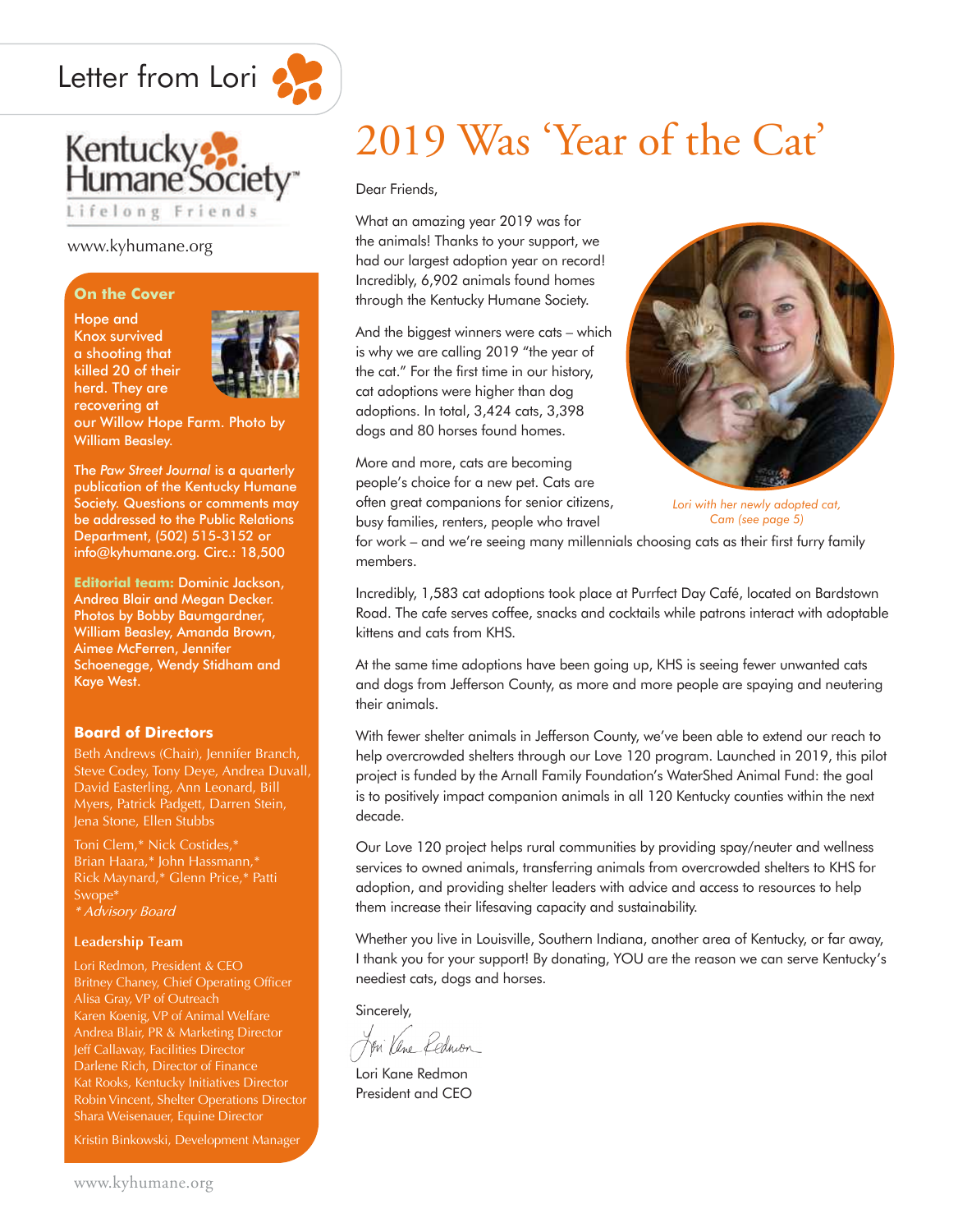

*Lavender with her new family*

## Unchained Love *Backyard Dog Finds Hope and Happiness*

Lavender had nothing to live for.

The lonely dog was locked to a chain. She shivered in the freezing cold, and panted in the blazing sun. She never experienced human kindness.

The collar around her neck had been placed there as a puppy, and had never been loosened as she grew. It was now so tight it cut into her skin, causing deep wounds. Every day was misery.

Until one day last summer, someone freed Lavender. They cut the cable that tied her to her backyard prison and dumped her outside of Kentucky Humane Society's Sam Swope Pet Treatment & Lifesaving Center on Steedly Drive. We'll never know who freed her, or why. Was it guilt from her owner? Compassion from an anonymous rescuer? Regardless, Lavender was about to be saved.

Sara and Jennifer, two KHS veterinary assistants, saw the scared dog running loose.

"We could smell the infection from 10 feet away, and there was such fear in her eyes," remembers Sara. "It was awful how much she had suffered."

Sara and Jennifer brought Lavender to the shelter. Sara crouched down next to Lavender and offered her a treat. Lavender threw herself into Sara's arms and gave her happy kisses.

The embedded collar was the worst that our shelter veterinarian, Dr. Emily Bewley, had ever seen. "The wounds were two inches deep in some areas. It was a miracle she was still alive," says Dr. Bewley.

Our veterinary team cleaned and stitched her wounds. Every day as they changed her bandages, they told her what a good girl she was.

Finally Lavender's wounds healed, and she was ready to find a family to love her. Then, one day, it happened. A couple came in to the Kentucky Humane Society's East Campus, looking for a companion. They met Lavender, and immediately knew she was the one!

Now, Lavender has what she always hoped for – a forever home with a loving family.

That's what every homeless dog, cat and horse wants when them come in to the Kentucky Humane Society. Thanks to supporters like you, KHS gives every animal the time and resources they need to become the amazing companions they were meant to be.

#### **Renew Your Membership in 2020**

Will you renew your support and become a member of the Kentucky Humane Society in 2020? Donations from caring people like you allow KHS to take in, heal and find homes for thousands of needy animals every year. To renew your membership or become a new member, return the enclosed envelope or give online at www.kyhumane.org. To discuss your gift, call 502-502-3143.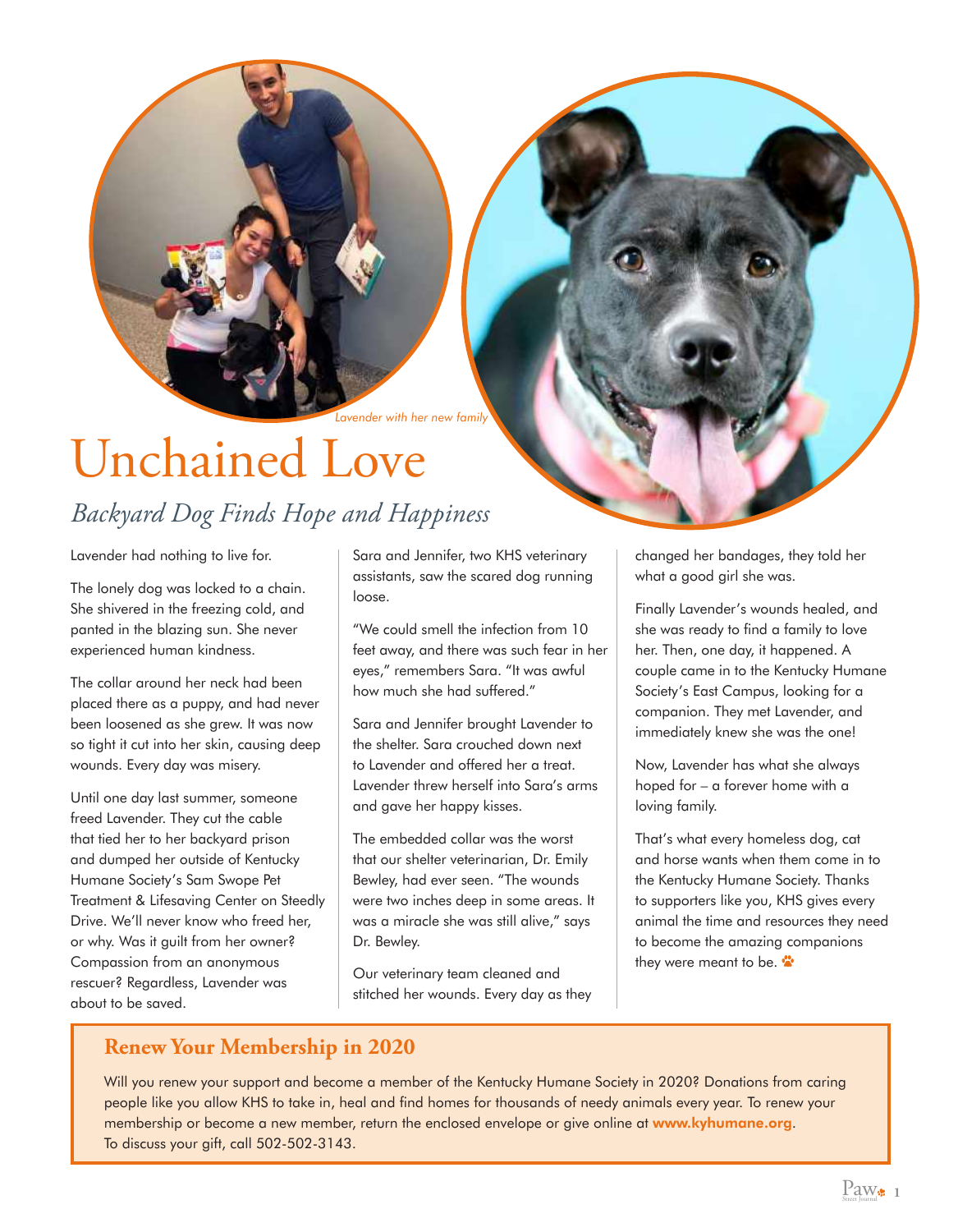## Rescuing Hope *Free-roaming Herd Gunned Down, but Three Survivors Recovering at KHS*



*Knox and his mother, Hope, play in the pasture at KHS' Willow Hope Farm after being rescued. They survived the killing of 20 of their herd mates.*

With a hesitant step, the heavily pregnant mare and her weanling colt stepped gingerly off the trailer and into the barn at the Kentucky Humane Society's Willow Hope Farm in Simpsonville in late December.

They had good reason to be wary. Just two weeks earlier, they witnessed someone committing a heinous act of cruelty: 20 horses from their free-roaming herd were hunted down and killed in Eastern Kentucky.

"It looked like a battlefield for just horses," said Floyd County Sheriff John Hunt, who investigated the scene. Some of the horses had grass still in their mouths from feeding. Even pregnant mares and foals were not spared this carnage.

"This wasn't a random act," said KHS President & CEO Lori Redmon. "It was such a remote site that someone had to go with the intent to harm these horses. They had to have an all-terrainvehicle, they had to have guns, they had to hunt them down and kept pursuing until 20 were dead. It is just incomprehensible to me why somebody would do that."

KHS equine donors contributed \$2,500 toward a reward leading to the arrest and conviction of the person or persons responsible for this act of cruelty. With support from local and national donors the reward ballooned to over \$20,000. When this magazine went to press, authorities had not yet named a suspect.

Somehow, amidst all this carnage, a few horses survived. Dumas Rescue – a local animal welfare group with whom KHS works with closely – captured two survivors and brought them to KHS.



*Diamond (in the trailer) arrives at our farm and sees her mother and brother for the first time in weeks. She and Knox seem to have a close bond.*

The 15-year-old mare, whom we named Hope, is friendly and gentle, and must have been someone's horse before she was abandoned. Her pregnancy hid how very thin she really was, and she had a large belly from multiple pregnancies. It's the fate of many mares in Kentucky's free-roaming herds – breeding year after year, barely getting enough nutrients to keep themselves and their babies alive.

We named her foal Knox, which is Scottish for "from the hills." because he was born in the mountains. Until he came to KHS, he had never been touched by humans. Within a few days, he allowed the KHS Equine C.A.R.E. (connect, assist, rescue and educate) staff to brush him. He is a curious and calm colt.

Two weeks later, Dumas Rescue volunteers captured a third survivor from this herd. Diamond is a young filly whom we believe is Hope's daughter. Diamond has joined her mother and brother at our equine facility in Simpsonville, Willow Hope Farm.

"I believe these horses survived for a reason," says Lori. "They are here to tell the story of Kentucky's free-roaming horses, and the tremendous need there is for resources to help them."

There are thousands of free-roaming horses living in the mountains of Appalachia. These are domestic horses – not wild horses – who have been abandoned by their owners on former strip mines. The KHS Equine C.A.R.E. team works with local authorities in Eastern Kentucky to save the lives of these at-risk horses. Learn more about this issue and what KHS is doing to help at kyhumane.org/horses/free-roaming-horses.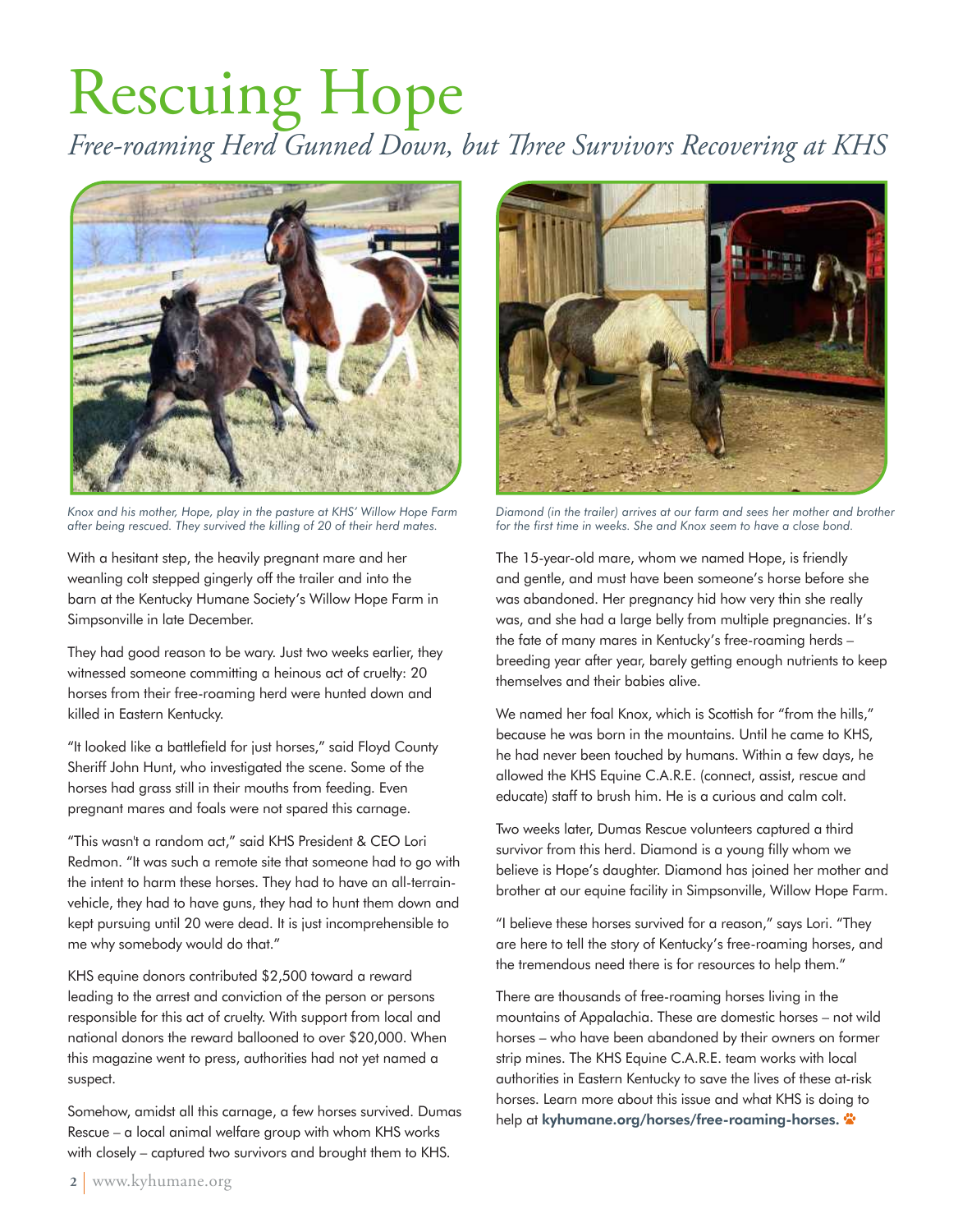

*Lori with Hope, who is estimated to be 15 years old. Hope birthed many foals in the mountains, and many of the horses killed are believed to be her offspring.*



*Willow was rescued from this same herd in October after she was abandoned by her owner. She was skin and bones when she arrived.* 



*By December, Willow had already begun to fill out. Inspired by her resiliency and ability to thrive, we named our farm after Willow.* 

# 'Willow Hope Farm' Named for Survivor

On October 24, we unveiled the name of our new farm in Simpsonville: Willow Hope Farm. The farm is named after Willow, a starving horse who was within days of death before we rescued her. By fate or coincidence, Willow came from the same freeroaming herd as Hope and Knox.

At a dedication ceremony on October 24, KHS President & CEO Lori Redmon and longtime KHS board member and supporter Patti Swope planted a willow tree at the entrance to the farm.

"We chose the name Willow Hope Farm because of the willow tree's ability to survive and even thrive despite harsh conditions. Willow trees show us that even through great challenges, we have the ability to grow – an apt metaphor for horses in transition," says Lori.

"While we didn't plan it, we now have two horses from the same herd – Willow and Hope – whose names are reflected as part of our farm."

Willow continues to gain weight, and at time of publication, she was ready for adoption as a beginner safe trail horse.

#### **You're Invited! Tour Our Farm March 21**

We are hosting an open house – or an "open farm" – and we invite you to stop by! Take a tour of Willow Hope Farm, meet our horses, wqatch out foals play and learn more about our equine work on Saturday, March 21, 12-4 pm. To RSVP, contact Carrie Burns at 502-515-3134 or cburns@kyhumane.org.

#### **How to Help**

You can help Kentucky's needy horses by donating online at kyhumane.org/equine-donate; to discuss your gift, call 502-515-3143. Our Equine C.A.R.E. program is also looking for volunteers who are experienced horse handlers; to learn about volunteer opportunities, email volunteer@kyhumane.org. Learn more about our horses by following us at facebook.com/khsequine.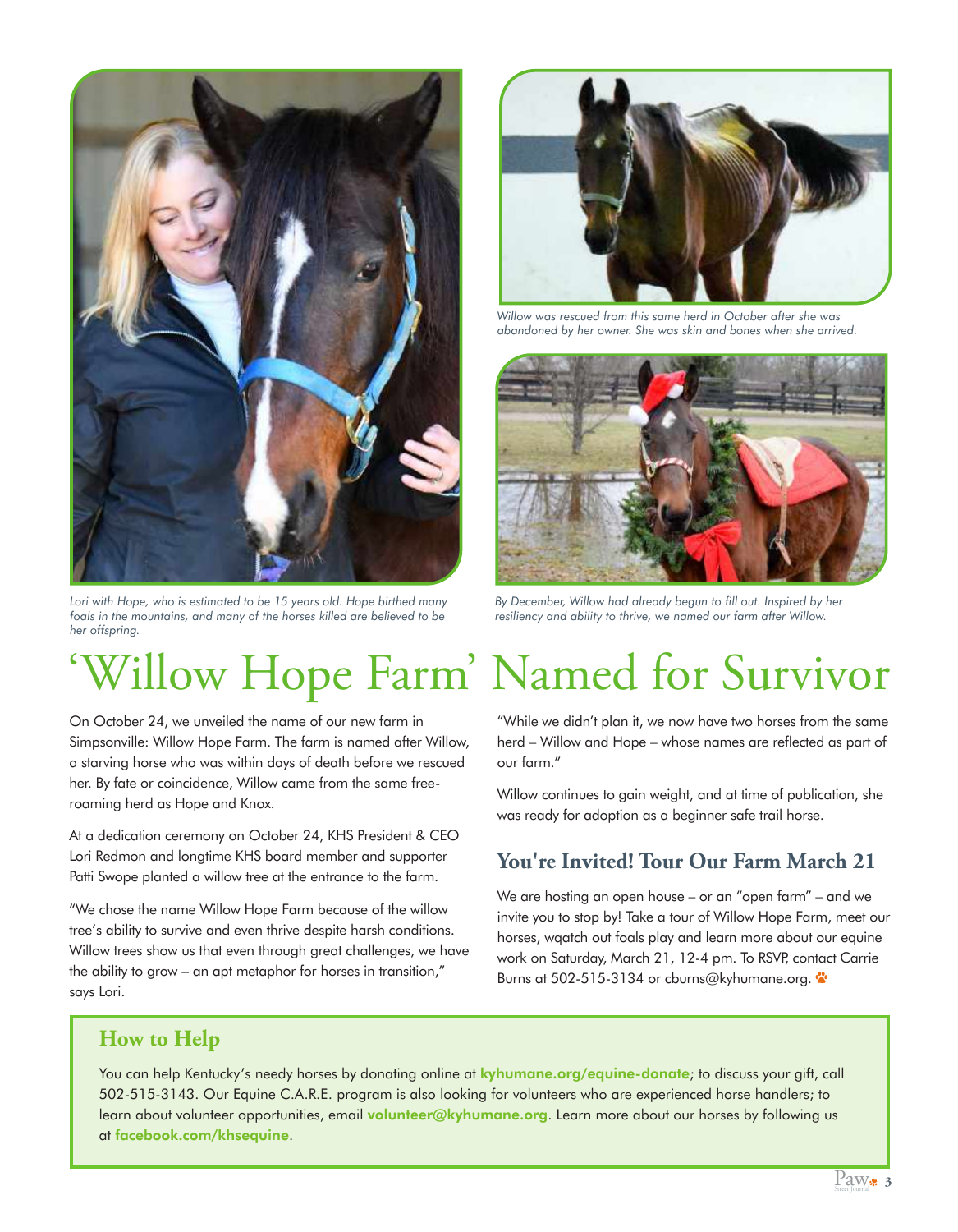### Always Pawsitive



### Puppy Training to Be a Superhero

As any DC Comics fan knows, superheroes must overcome adversity before they realize their potential. It's no different for Mulligan, who is now a "superhero" for TurfMutt Foundation.

At just five weeks old, Mulligan was orphaned along with her three siblings in Shelby County KY. It was a rough start for the young puppy. But now she's a superhero in training and lives with her "dad," Kris Kiser, president of TurfMutt Foundation, in Virginia.

She will fill the cape left behind by Lucky the TurfMutt, who recently passed away after serving as the organization's superhero voice for a decade. The foundation promotes environmental stewardship, and its program has inspired millions of kids, families and teachers to become backyard superheroes by creating and sustaining suburban and urban habitat, parks, sports fields and other green spaces.

Mulligan – or Mully for short – was adopted by Kris during Lucky's Mutt Madness at Louisville's Freedom Hall in October. This national dog adoption event takes place during GIE+EXPO, the international landscape, outdoor living and equipment exposition.

"Mutt Mulligan" will assume spokesdog duties for the TurfMutt Foundation once her puppy training is complete.

Animal rescue has always been part of the TurfMutt education equation, which makes Mulligan a perfect fit to fill the superhero cape left by Lucky.



*Mully tries on her cape with her new "dad," Kris*

"The Kentucky Humane Society does a world of good by rescuing neglected, abused and unwanted animals and helping them find forever homes," says Kris. "We are proud to support them."

For the last two years, at Lucky's Mutt Madness, the TurfMutt Foundation and GIE+EXPO donated \$10,000 to KHS to support our work in animal rehabilitation, rescue and adoption.

### BISSELL Helps KHS Empty the Shelters

We were thrilled when BISSELL Pet Foundation invited KHS to participate in their national Empty the Shelters events last October and December. During these events, BPF helps subsidize adoption fees at over 100 shelters so pets can find loving homes faster.

On Oct. 12, 82 grateful KHS pets found loving homes. And Dec. 13-14 during the Empty the Shelters - Holiday Hope event, 79 cats and dogs were adopted.

We can't thank BISSELL Pet Foundation enough for their compassion! Founded in 2011 by Cathy Bissell, BPF is supported by generous donors and BISSELL Homecare Inc. Up to \$25 for every pet product purchased helps fund the foundation's mission. Learn more at bissellpetfoundation.org.  $\ddot{\mathbf{x}}$ 



**4** www.kyhumane.org **500 mm** 5 Street Journal Separate Section 2 Street Journal of  $\mathsf{S}$  Street Journal Section 4 Street Journal of  $\mathsf{S}$  Street Journal of  $\mathsf{S}$  Street Journal of  $\mathsf{S}$  Street Journal of  $\mathsf{$ *Harvey was one of 79 pets adopted at the December Empty the shelters event.*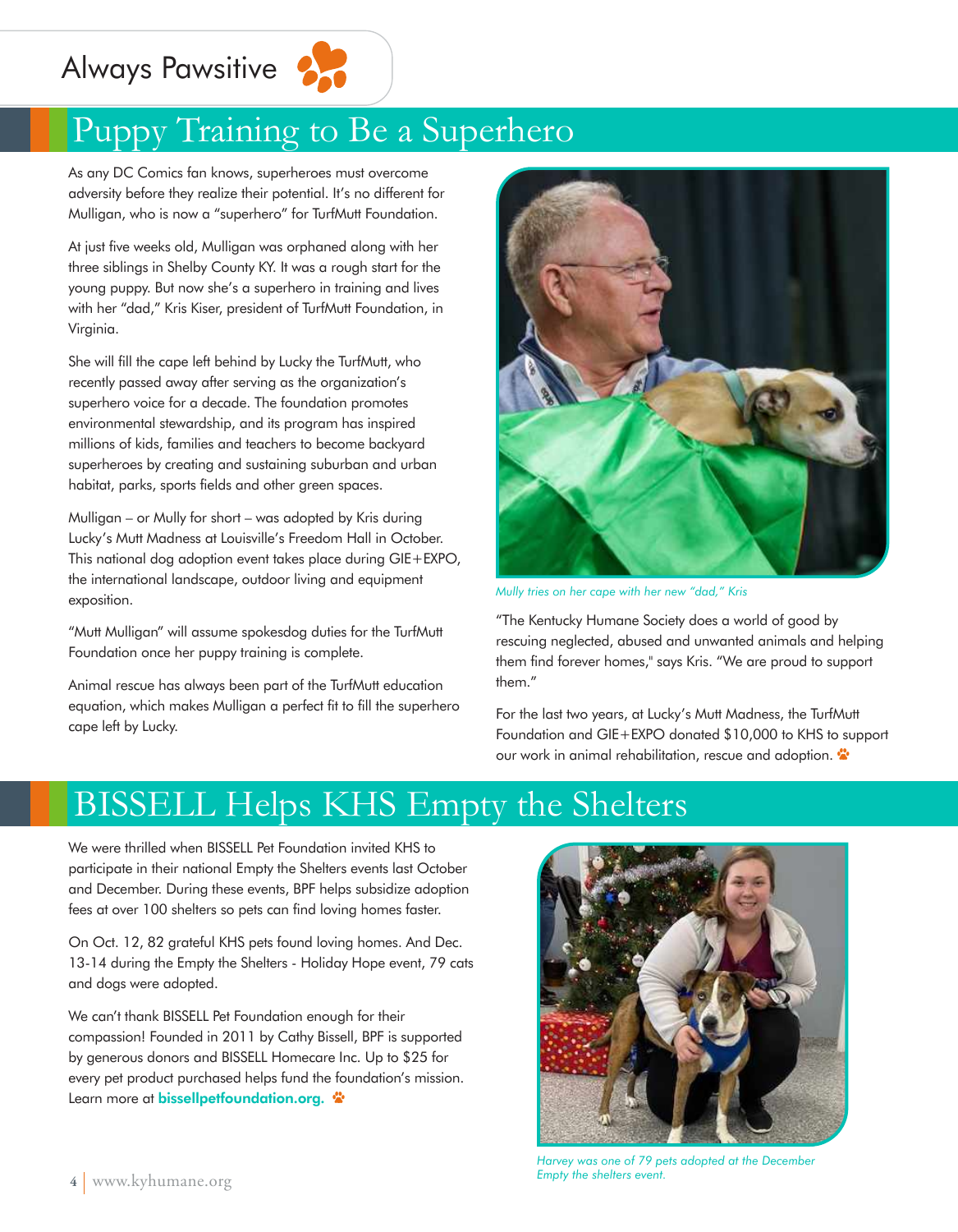

### Compassion Matters

### Rescued Cats Get New Start at KHS

Last fall, the Kentucky Humane Society (KHS) was contacted by a national animal rescue group that had recently removed 88 cats from a former cat sanctuary. The cats exhibited illnesses consistent with overcrowding and medical neglect. Could we help? they asked.

KHS agreed to take in over a dozen of these cats. Despite suffering from significant upper respiratory and eye infections, the cats were very social and loved getting attention from our staff and volunteers. After a few weeks in care, they were ready for adoption.

One of the cats, Cam – an affectionate two-year-old orange tabby – was adopted by KHS President & CEO Lori Redmon (See Lori's letter).

"Cam makes me laugh every day with his silly antics and fun-loving personality," says Lori. "He follows me around demanding attention, and is equally

social with my dogs and other cats. You'd never know he came from a hoardingtype situation."

Unfortunately, seeing animals suffering from overcrowded conditions is not uncommon, according to Robin Vincent, KHS Shelter Operations Director.





*Shelter veterinarian Dr. Emily Bewley with the rescued cats.*

"We sometimes see well-meaning animal rescuers who get in over their heads, and the animals suffer," says Robin.

In this particular case, the cats' owner voluntarily surrendered custody of all of the cats to Animal Rescue Corps (ARC) during their "Operation Feline Freedom." ARC is a national nonprofit organization that helps conduct animal rescue operations, providing immediate veterinary care, equipment and placement services for rescued animals. ARC then placed the animals with partner shelter and rescue organizations, including KHS.

"We were thrilled to give these wonderful cats the medical care they needed, and then find them loving homes," says Robin. "It's so rewarding to give them a fresh start."

*Ava (right) was one of 13 cats who came to KHS for adoption after being rescued.* 

### Kitten Shower at Purrfect Day Café



*Kids made cat toys at last year's Kitten Shower at Purrfect Day Café.*

People who work or volunteer for animal shelters are very familiar with "kitten season": it's when the majority of kittens are born. Kitten season usually begins in the spring, but KHS is already seeing lots of nursing cats and kittens needing help.

To help prepare for hundreds of incoming kittens, Purrfect Day Café is hosting a kitten shower for KHS. The kitten shower will take place March 29 at Louisville's first cat café, 1741 Bardstown Road. At this family-friendly event, guests are encouraged to bring donations, such as kitten pate food, heating pads, baby wipes, small cat toys, baby blankets and kitten milk replacer and bottles.

Learn more by following Purrfect Day Café at facebook.com/ purrfectdaycatcafe or visiting our website, kyhumane.org.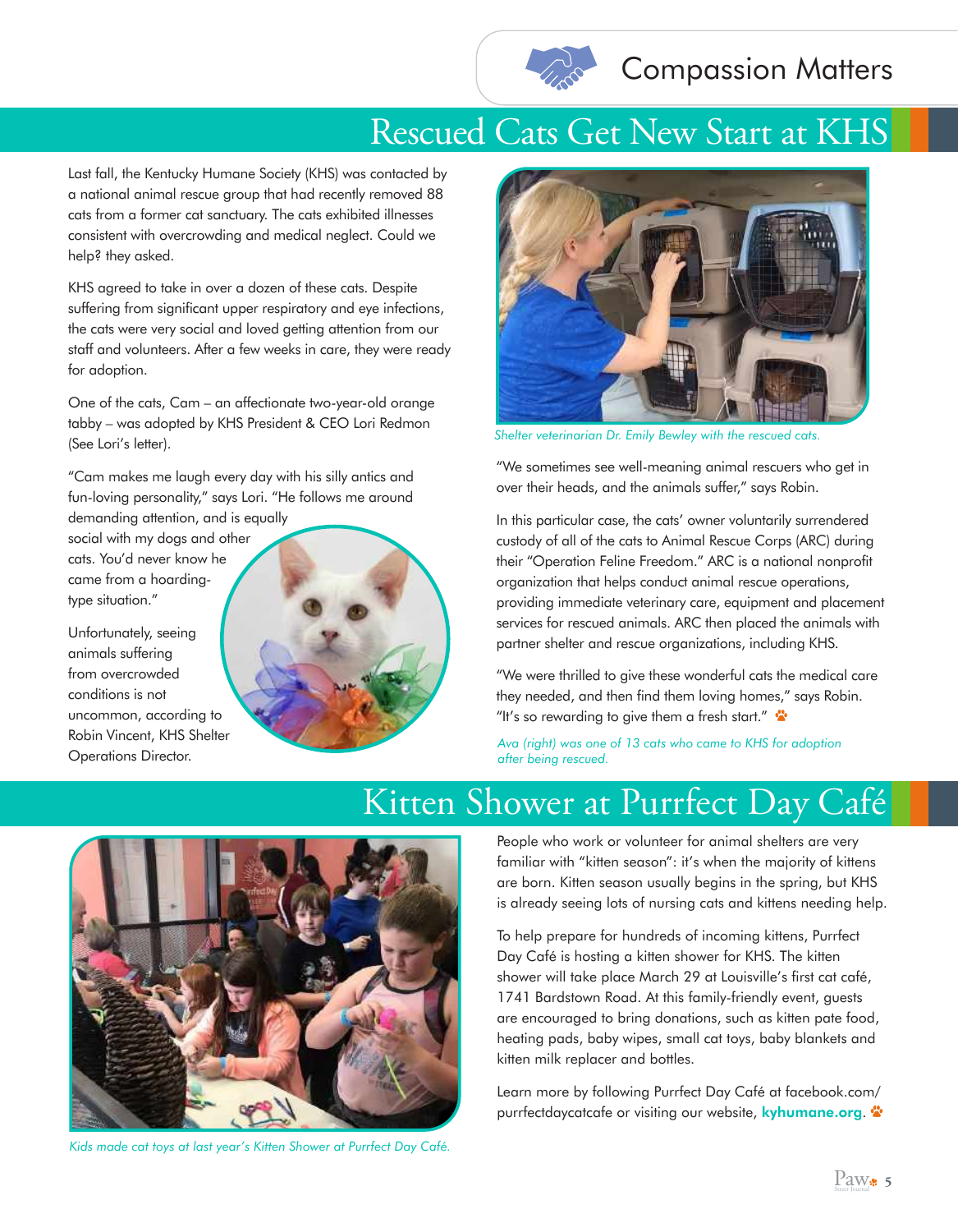### Ever Evolving @

### Bluebird Becomes First FeLV+ Adoption at KHS

Feline Leukemia. It's a diagnosis no cat lover wants to hear. In most shelters, cats who test positive for this virus are euthanized. But with new knowledge and with compassionate adopters who understand this disease, KHS is finding homes for cats like Bluebird.

Bluebird is a beautiful calico kitty who is super sweet and loving. She enjoys being carried like a baby, playing with toys and watching birds from a window.

"Bluebird is an extremely affectionate cat – it's like she knows she was rescued," says adoption counselor Emma Jewett.

Sadly, Bluebird did not have an easy life. At just two years old, she was found abandoned on the Kentucky Humane Society's property along with her kittens. During their veterinary exam, the little family tested positive for Feline Leukemia, or FeLV.

FeLV is a disease that shortens cats' lives by suppressing the immune system and making them more susceptible to illnesses. This autoimmune disease can be transferred to other cats, but not to dogs or humans. Sadly, there is no cure. But that doesn't mean that FeLV positive cats can't have happy lives, and that they are any less deserving of loving homes.

Last fall, Kayla Saylor, KHS Foster Manager, began researching FeLV and reaching out to other shelters who adopt out FeLV cats. She also talked to veterinarians in Louisville who are happy to treat FeLV cats and are supportive of KHS' decision to find homes for them.



*Bluebird was adopted in December.*

FeLV cats need frequent veterinary care due to their condition, and they must be kept inside and away from cats who don't have the virus.

"Most adopters report that adopting FeLV cats is extremely rewarding," she says. "Adopting these special needs kitties is truly lifesaving."

That's the case with Bluebird's owner. Camillia read about Bluebird online. After meeting Bluebird and learning more about FeLV, she chose to adopt her.

By the time this magazine went to press, Bluebird's kittens, Zatanna and Raven, were ready for adoption. The two are very bonded, and they are looking for a home together.

### The Cure for Cabin Fever: Doggie Daycare

Is your dog bored at home this winter? If your dog has "cabin fever," we have the cure: Doggie Daycare at the Kentucky Humane Society's Fern Creek Pet Resort or Eastpoint Pet Resort!

For just \$20 a day, your dog can romp and play with canine friends in a fully supervised environment while you're at work or running errands. At the end of the day, you'll pick up a tired, happy dog.

We have discounts for multi-day packages, and the first day of Doggie Daycare is free for new clients. Plus proceeds benefit KHS shelter pets!

To schedule a session for your dog, call our Fern Creek Pet Resort, 5225 Bardstown Road, at 502-499-1910, or Eastpoint Pet Resort, 13310 Magisterial Drive, at 502-253-2221.



*Buddies enjoying Doggie Daycare at Fern Creek Pet Resort*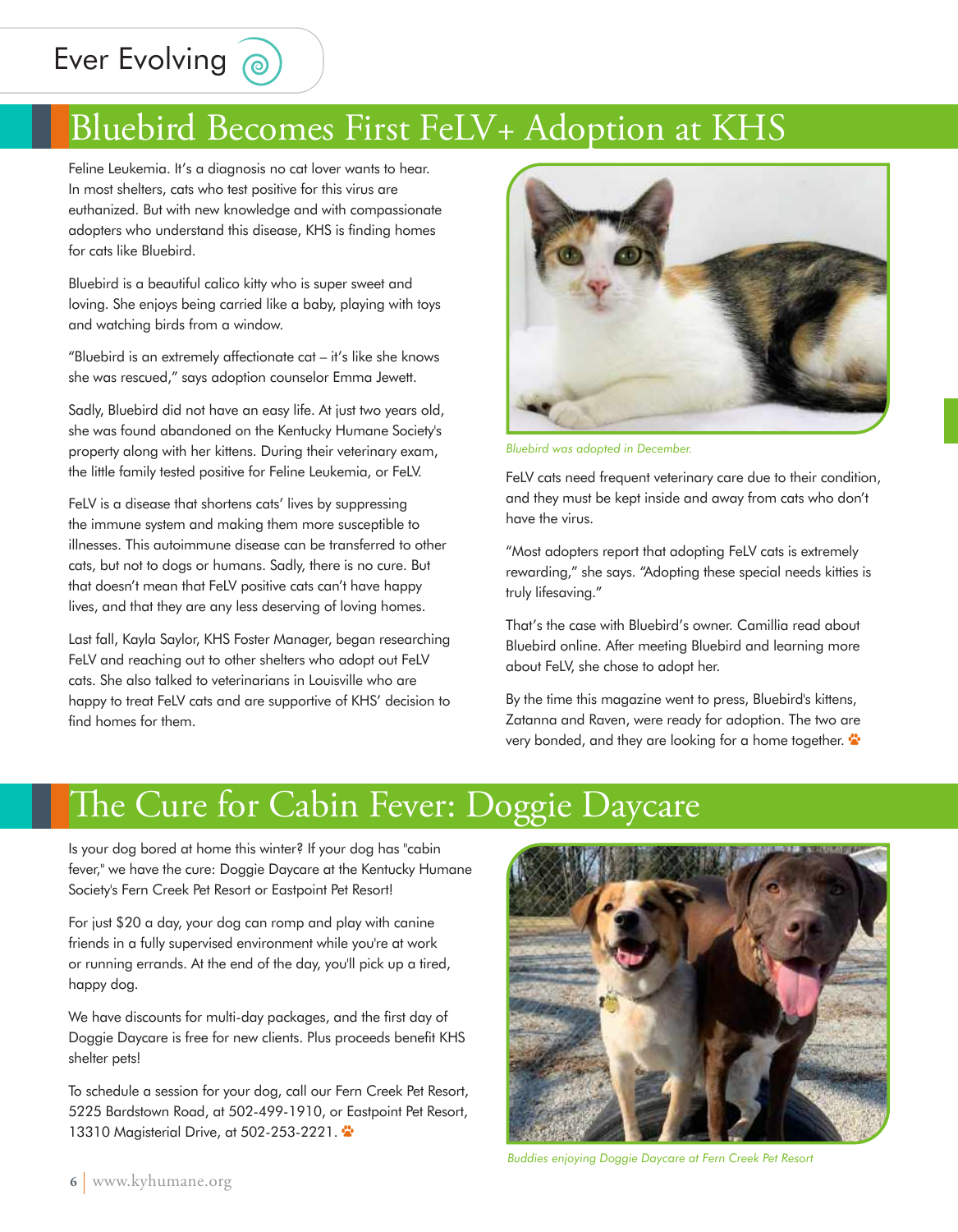

### Dog Day Nights at Slugger Field



Join us at Slugger Field as the Louisville Bats host Dog Day Nights. Once again, the Bats will offer evenings where dogs are welcome to join you in enjoying a baseball game. At these games, dog tickets will be \$3, and all proceeds from these tickets go to the Kentucky Humane Society to support our mission!

Join us April 26, May 19, June 2, 30 and August 26 for a great time!

### Waggin' Trail at Slugger Field May 31

Get ready to have fun and fundraise! The Kentucky Humane Society's Waggin' Trail Walk & Festival for the Animals is Saturday, May 31, 2-5 p.m. at a new location: Louisville Slugger Field. We invite you to sign up and help us raise money for the animals at this pet-friendly, all-ages event.

Slugger Field has plenty of areas under cover in case of rain. The charity walk begins at 2:30 p.m., and there will be vendors with pet-themed merchandise, rescue organizations, food, beer and games. To sign up, go to support.kyhumane.org/wtrail.

Start a team or go solo. Walk, or just rest and relax at the festival. This is your chance to help spread the word about KHS to your friends and family and help us save even more animals!



### Picture Your Pets with Santa

It was a very Merry Christmas, indeed! Thousands of local families had their pets' photos taken with Santa during the annual Picture Your Pets with Santa at Feeders Supply. We are delighted to report we raised \$63,000 to help Kentucky Humane Society animals through this annual holiday tradition!

We want to thank everyone who came out to make this event so successful. We couldn't have done it without the hundreds of volunteers who devoted part of their holiday time to brighten the lives of our donors and customers.

We'd also like to thank Feeders Supply for hosting this event. Our partnership with Feeders is very important to us!

Finally, a big thanks to Park Community Credit Union and PetFirst Pet Insurance for sponsoring the event.

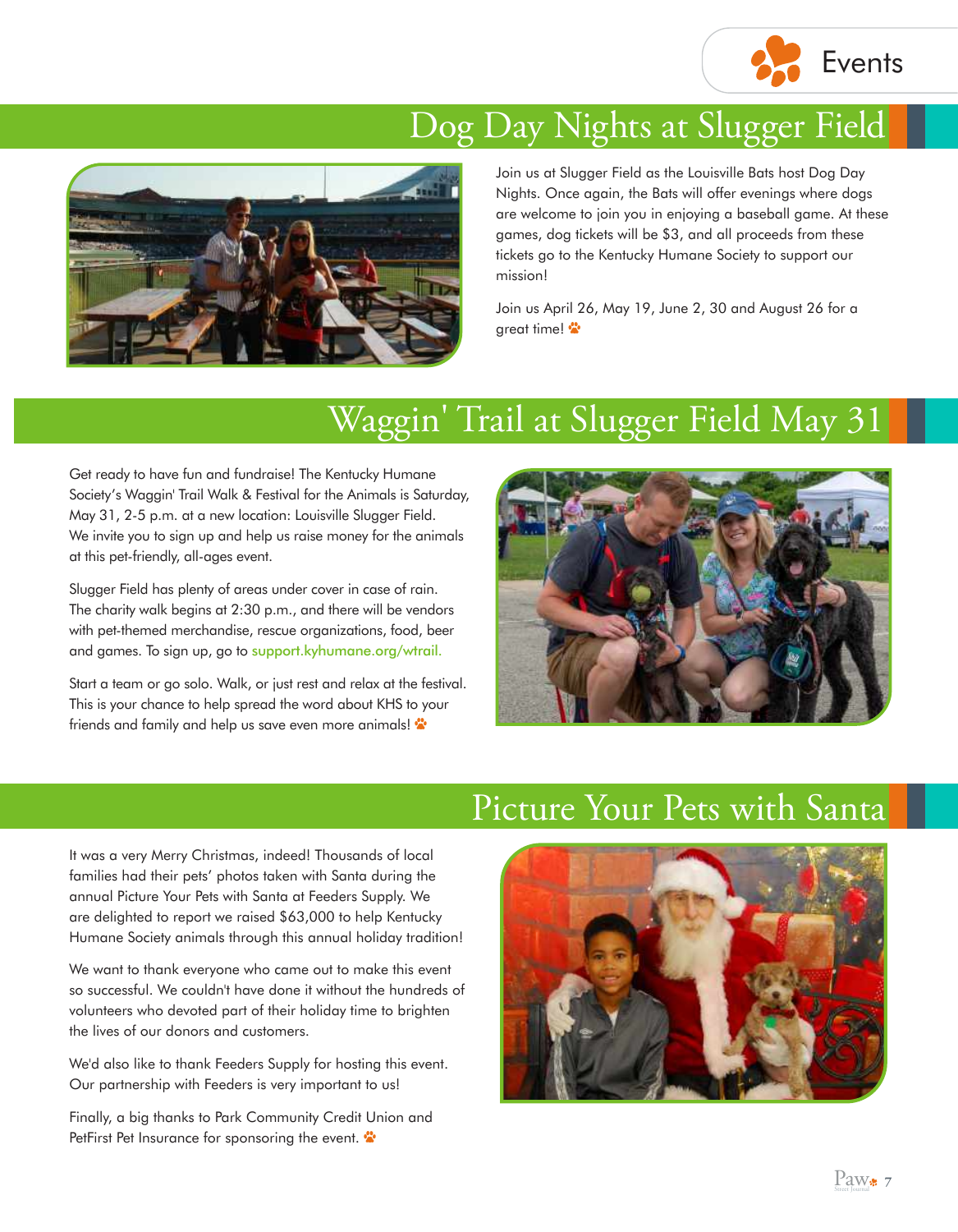Inspire Others 23

### Love and Annuities to the Rescue!

### *by Martha A., Taylorsville KY*

This beautiful little cutie is Janie. She was found at a rest stop near Lexington in 2004. Since then, Janie has given me unconditional love and devotion, because she knows that I gave her a second chance. Oh yes, animals know when they've been given a second chance.

I designated the Kentucky Humane Society as the beneficiary of my annuity because I believe all animals and rescuers deserve a second chance. Everyone should experience the love and devotion of a rescued pet.

Adding KHS as a beneficiary to your old annuity policy is easy. Just call the company that issued the annuity policy, and they will send you the needed beneficiary change forms.

I feel good knowing that the money being given to KHS will help more animals and people in our community.

#### About Annuities

Designating KHS as a beneficiary for your IRAs, retirement plans, life insurance policies or commercial annuities is an easy way to support needy animals. And since KHS is tax-exempt, beneficiary gifts are completely tax free, while family and friends beneficiaries are subject to income and estate taxes.

You too can add KHS as a beneficiary of a planned gift and ensure the future success of programs and services benefitting



*Janie is a beloved companion for Martha*

companion animals. Contact Kristin Binkowski at 502-515- 3147 or kbinkowski@kyhumane.org for more information.

#### Pet Guardianship Program

Have you ever asked yourself, "Who will care for my pets if I no longer can?" KHS' Pet Guardianship Program may be the answer. Contact Kristin at 502-515-3147 or kbinkowski@kyhumane.org to learn more.

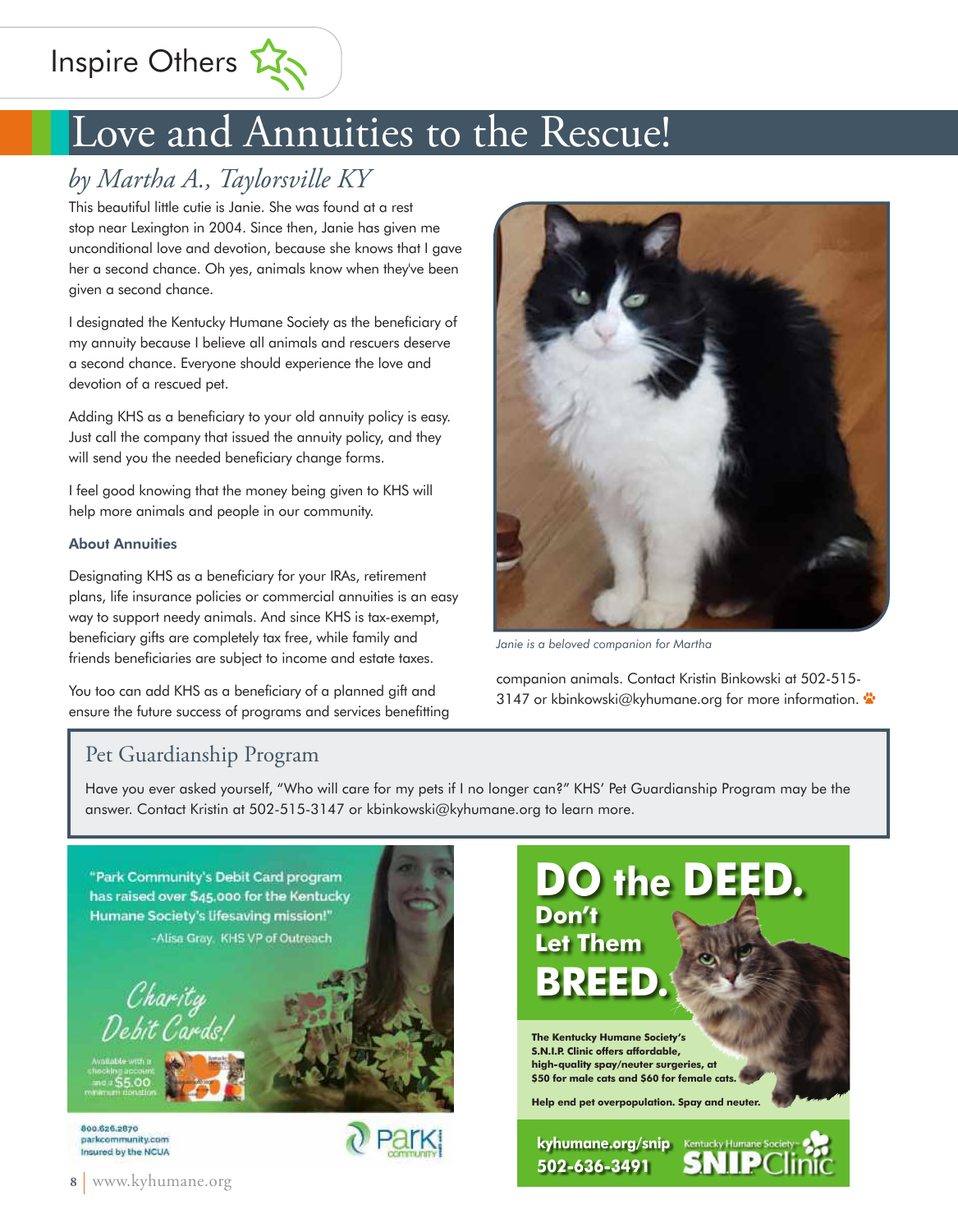### Happy Tails!



Hugo originally came to the Kentucky Humane Society when his owner's living situation changed and the new housing would not allow Hugo to stay with his family. Hugo spent months with us at KHS looking for the right fit, but unfortunately none of his new homes seemed to work out. Turns out, Hugo was meant to be with his original owner! After working things out with the landlord, Eric contacted KHS asking us if he could bring Hugo back home. The reunion between Eric and Hugo was one of the most beautiful moments we have ever witnessed. Hugo, a pup who never jumped on us once at KHS, immediately recognized his family and tackled them with kisses. His family cried, we cried, it was a true Hallmark moment. We wanted to let everyone who followed Hugo's story know that he found the best ending possible. Reunited and it feels so good!



After waiting for a few weeks for the right home to come along, Omelette was officially adopted by the Turner family at the North Dixie Feeders Supply! We are so happy for you, Omelette, and want to wish you and your new family a long life together.



When ten-year-old Noel arrived at KHS, she was suffering from terrible skin allergies that left her miserable, resulting in severe scratching, hair loss and raw, itchy skin; she also had a large benign tumor on her chest. Her original owner had passed away, and another family member took Noel in, but her second family could not afford Noel's veterinary care, so they surrendered Noel to KHS. Our veterinary team removed the growth, placed Noel on antibiotics and steroids to calm her very irritated skin and prescribed a low-allergen food. After a few months in foster care, Noel's hair grew out and she is a happy, beautiful dog enjoying her new home. (Did we mention she loves treats?)



Echo was born an outside kitty who was determined to come inside. One day, Echo ran into a home and brought her two tiny kittens with her. The home owners found it best to surrender them to KHS. After Echo finished raising her kittens, she went up for adoption where she met Ali. Ali fell head over heels for Echo and decided to adopt her and the two are inseparable! \*